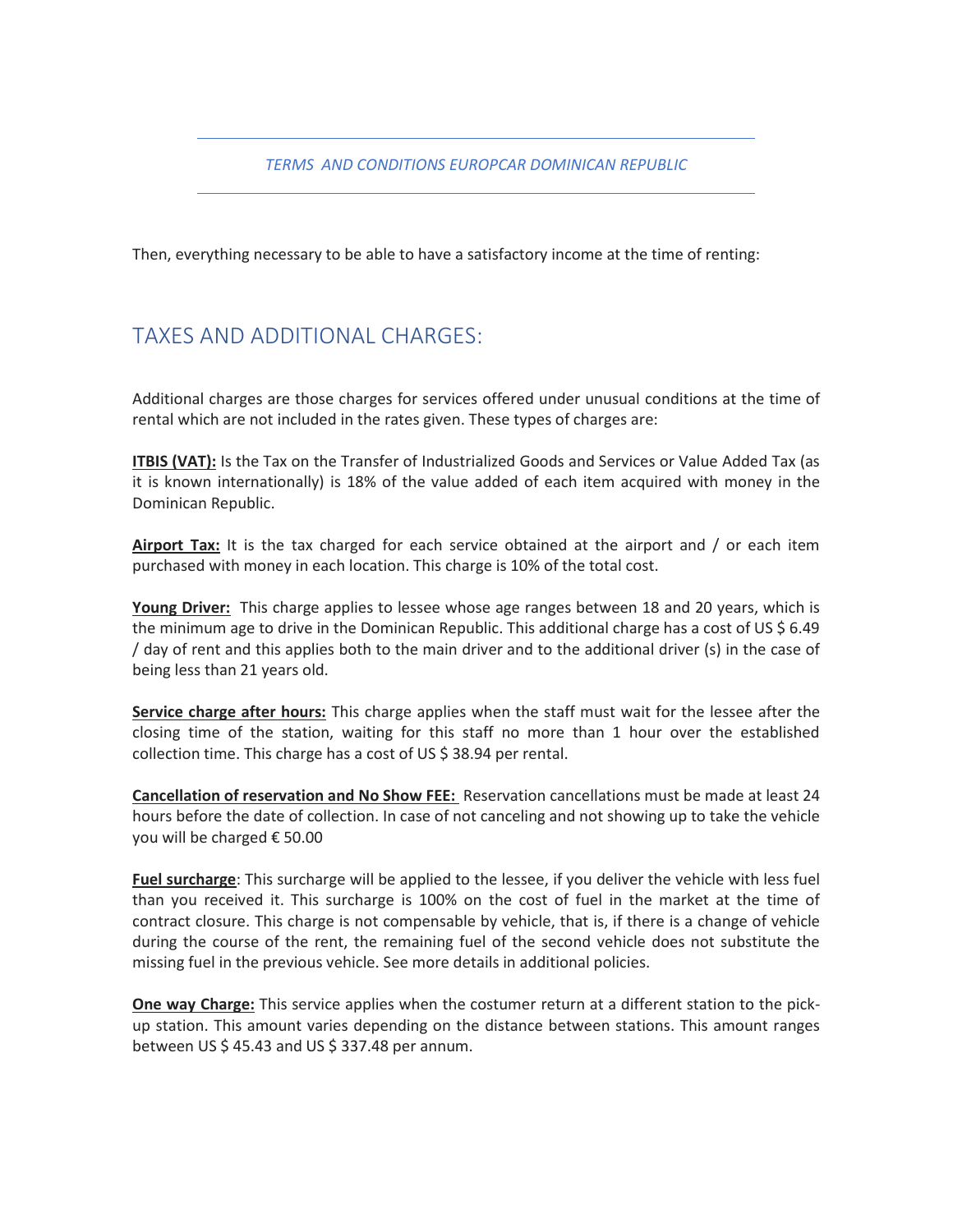**Delivery and pick up at home:** Applied if at the time of rent the tenant prefers to take the vehicle to your home. It is applied if the distance between the pick-up station and the delivery point exceeds 20km and will be made upon prior request advanced.

#### REQUERIMENTS TO RENT A CAR*:*

The requirements' basic to rent a car are below:

**\*Driver's license**: The driver's license must be valid and with a minimum two-year expiration time. The lessee can drive freely on Dominican soil with his national license for a period of 3 months. After this period it is necessary to have a license which allows you to drive on Dominican soil. It can be an international license or do the legal procedures to acquire a Dominican license.

**•Age Maximum and Minimum:** The minimum age to rent a vehicle is 21 years and the maximum age of 75 years, without any type of penalty, and from 18 to 20 paying an additional charge.

**• Credit Card**: The lessee must have a valid credit card and an expiration time of one month after the end of the rental agreement. You must also have sufficient funds for the place deposit. For more details see Payment methods

#### NATIONAL POLITICIES:

Europcar Dominican Republic can apply any restricción in case the lessee does not acomplish the next policies on the rental agreement:

**Late Return:** The lessee has a grace period of 1 hour after the time coinciding with the opening of the contract, from then on, there will be an extra charge per hour up to 4 hours of delay, after these 4 hours the LESSEE must pay for a full day of rent.

**Holding Time:** The lessee is responsible to inform Europcar Dominican Republic if the collection of the vehicle is delayed with a previous time. However, if not, Europcar grants 2 hours of grace for each late reservation. After this period the reservation will be assumed as not collected and the tenant is subject to the availability of the station and the additional costs that may be generated.

**Fuel:** Both Europcar and the lessee are committed to delivering the full fuel tank. In case the tenant receives the vehicle with less fuel, he is committed to deliver the vehicle at the same level of fuel that received it. Otherwise, the tenant will pay a penalty (see additional charges).

**Traffic Fiens, parking tickets, arrests, tolls and Trailers:** The lessee is directly responsible for any violation of Dominican traffic laws. In case of fines charged for parking, arrests and any other type of charge previously mentioned in which the lessee incurred and was not paid for it, it will be charged directly to your credit card and sent to the corresponding institutions.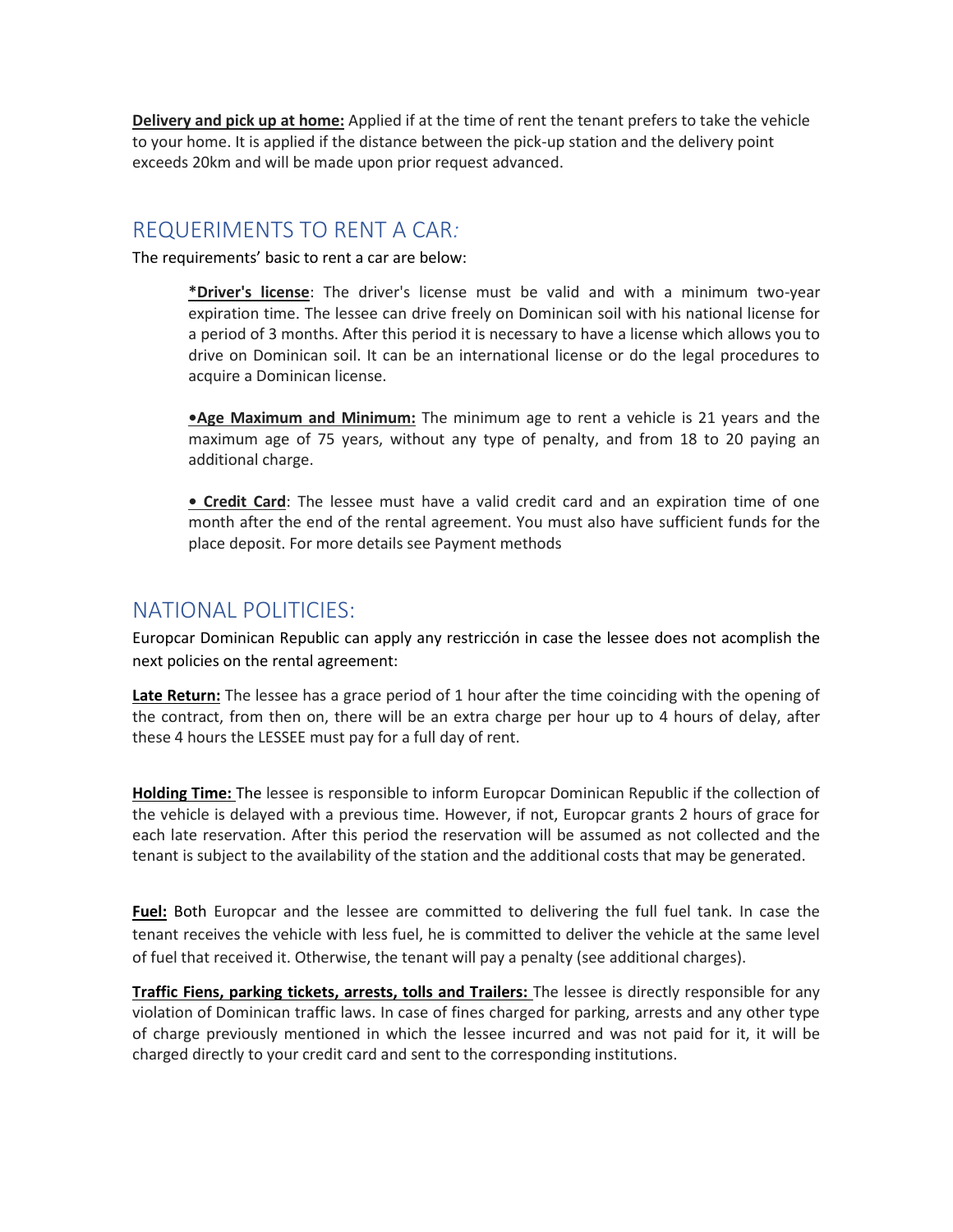## ADDITIONAL PROTECTIONS:

The coverage's or protections are rights and / or relief benefits of liability that the lessee acquires at the time of making their rent which (as the name implies) relieve partial or total liability to the lessee in case of accidents.

Europcar Dominican Republic offers its tenants different types of coverage, which protect the tenant from specific responsibilities:

**Civil Liability Coverage (SLI):** This coverage protects the LESSEE from damages caused to third parties who are outside the leased vehicle, whether in the case of physical damage and / or property.

Liability coverage covers compensation for damages and injuries resulting from an accident caused as a result of the use of the insured vehicle. Passengers and dependents, as well as their assets are excluded from the indemnities covered by this coverage.

Europcar Dominican Republic includes basic liability coverage in the vehicle rate by default, which has coverage of up to US \$ 12,000.00 for the cases mentioned above. If you wish to have a greater coverage in terms of civil liability which is always advisable, you can acquire the additional Civil Liability Coverage (ALI), this coverage increases US \$ 52,000.00 to the SLI. This coverage will always be available at the time of rent for an additional amount of US \$ 12.92 / day for all types of vehicles and must be hired at the time of rental and paid additionally in the rental agreement.

**Collision Damage Waiver (CDW): This** coverage partially relieves collision damage; this coverage varies depending on the type of vehicle with a fixed cost of US \$ 15.58 / day for all types of vehicles. The lessee can reduce the collision liability partially or totally depending on the type of vehicle you select for an additional amount of 12.92 / day for all types of vehicles.

**Theft Protection (THW):** This coverage partially relieves responsibility for damage caused by vehicle theft. Like the CDW, the partial responsibility for this coverage varies depending on the type of vehicle and has a cost of US \$ 11.68 / day for all types of vehicles. This liability coverage does not cover theft of mobile accessories or personal belongings left inside the vehicle.

**Protection Glass and Tires (WT):** This coverage relieves liability in case of any damage or deterioration of the wheels, rings and glass of the vehicle without necessarily having the presence of any type of collision. This coverage is total for all types of vehicles and has a cost of US \$ 6.43 / day.

**Road Assistance:** This service is offered 24/7 on all rentals of any kind, for incidents occurring anywhere in the country. This service has a cost of US \$ 1.62 / day which the tenant will be billed at the time of rental. This service covers the following situations: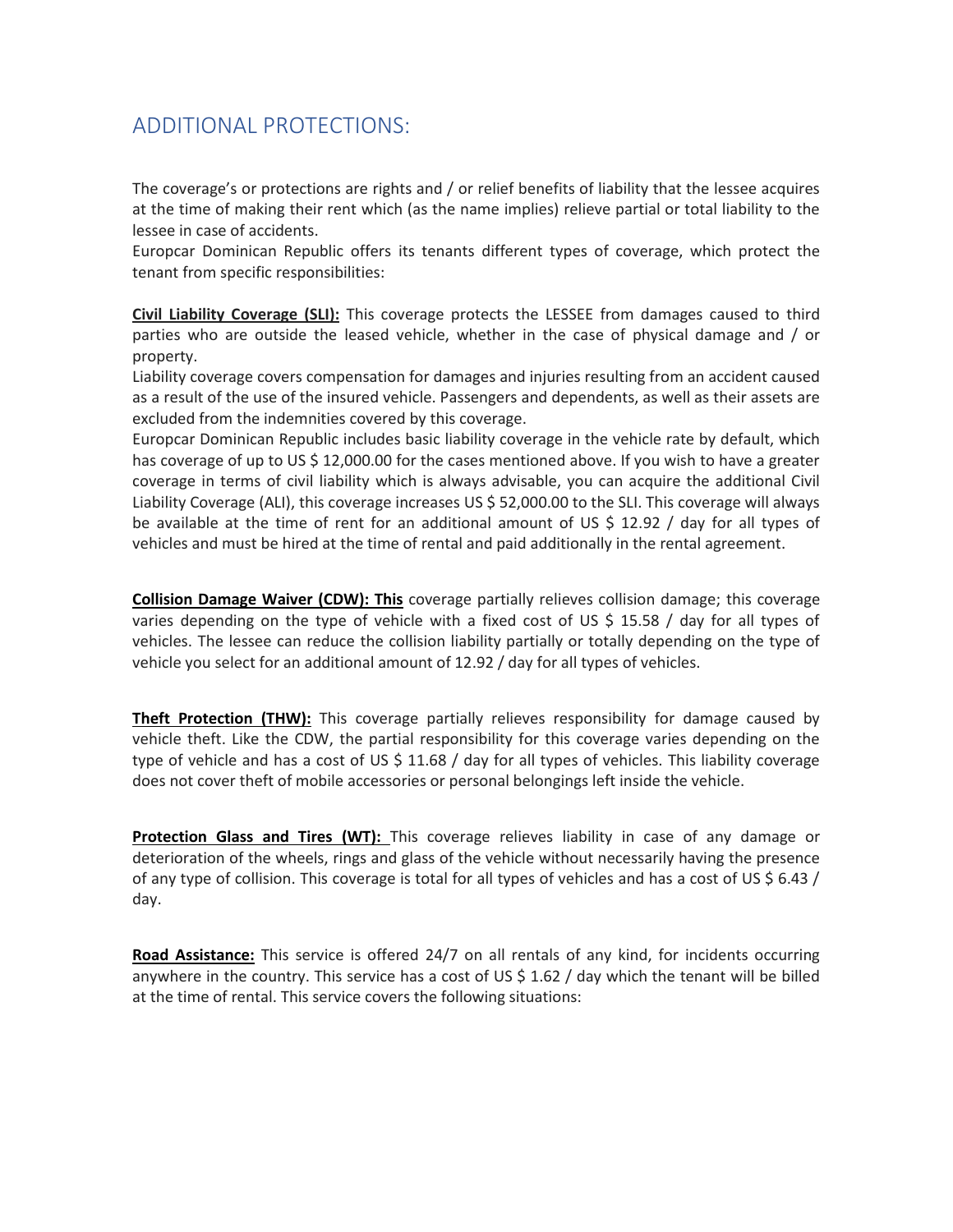- Battery Charge
- Change and / or replacement of tires in case of puncture or damage
- Locksmith if you have forgotten the keys inside the vehicle.
- Unit change if you have lost the keys (charges apply)
- Crane or trailer in case of accidents
- Repair and / or replacement of vehicles due to internal damage

If the driver insists on declining this service, he must notify the lessee at the moment of the opening of the contract and will automatically become responsible for all additional charges that may arise from these services.

These coverage's mentioned above are optional, however, this option is subject to certain requirements which must be met by the tenant in order to decline these coverage's:

- The tenant must have a credit card that provides CDW / LDW protection, which is the minimum required to rent a vehicle. This protection must be demonstrated and supported by a document written by the issuing bank certifying that said credit card includes the CDW within its benefits program.
- The credit card must have a fund of US \$ 3,500.00, an amount that will be taken as a deposit as a guarantee for the rent.
- The lessee is fully liable for the damage caused to the vehicle, paying this the totality of the damages incurred, in addition to directly managing the corresponding bank procedures for the reimbursement of his insurance.

| <b>INSURANCES</b> |                                    |            |                                |            |                                |             |                                 |            |  |
|-------------------|------------------------------------|------------|--------------------------------|------------|--------------------------------|-------------|---------------------------------|------------|--|
| <b>GRPS/SIPP</b>  | <b>MODELO</b>                      | <b>CDW</b> | <b>CDW</b><br><b>DEDUCIBLE</b> | <b>THW</b> | <b>THW</b><br><b>DEDUCIBLE</b> | <b>SCDW</b> | <b>SCDW</b><br><b>DEDUCIBLE</b> | <b>WWI</b> |  |
| <b>MDAR</b>       | Hyundai i10 o<br>similar           | \$15.58    | US\$800.00                     | \$11.68    | US\$250.00                     | \$12.92     | 0                               | \$6.43     |  |
| <b>CCAR</b>       | Kia Rio 1.5 o<br>similar           | \$15.58    | US\$800.00                     | \$11.68    | US\$250.00                     | \$12.92     | $\mathbf 0$                     | \$6.43     |  |
| <b>EDAR</b>       | Kia picanto o<br>similar           | \$15.58    | US\$800.00                     | \$11.68    | US\$250.00                     | \$12.92     | 0                               | \$6.43     |  |
| <b>IDAR</b>       | Kia Rio 1.6 o<br>similar           | \$15.58    | US\$800.00                     | \$11.68    | US\$350.00                     | \$12.92     | $\mathbf{0}$                    | \$6.43     |  |
| <b>SDAR</b>       | Honda Civic o<br>similar           | \$15.58    | US\$1,350.00                   | \$11.68    | US\$500.00                     | \$12.92     | 0                               | \$6.43     |  |
| <b>CFAR</b>       | <b>Chevrolet Trax</b><br>o similar | \$15.58    | US\$1,350.00                   | \$11.68    | US\$500.00                     | \$12.92     | $\mathbf 0$                     | \$6.43     |  |
| <b>IFAR</b>       | Kia Sportage o<br>Similar          | \$15.58    | US\$1,350.00                   | \$11.68    | US\$500.00                     | \$12.92     | \$400.00                        | \$6.43     |  |
| <b>SFAR</b>       | Hyundai Tucson<br>o Similar        | \$15.58    | US\$1,350.00                   | \$11.68    | US\$500.00                     | \$12.92     | \$400.00                        | \$6.43     |  |
| <b>FFAR</b>       | Nissan Xtrail o<br>similar         | \$15.58    | US\$1,350.00                   | \$11.68    | US\$1,000.00                   | \$12.92     | \$400.00                        | \$6.43     |  |

Next, the protections by category and the excess amount and each category: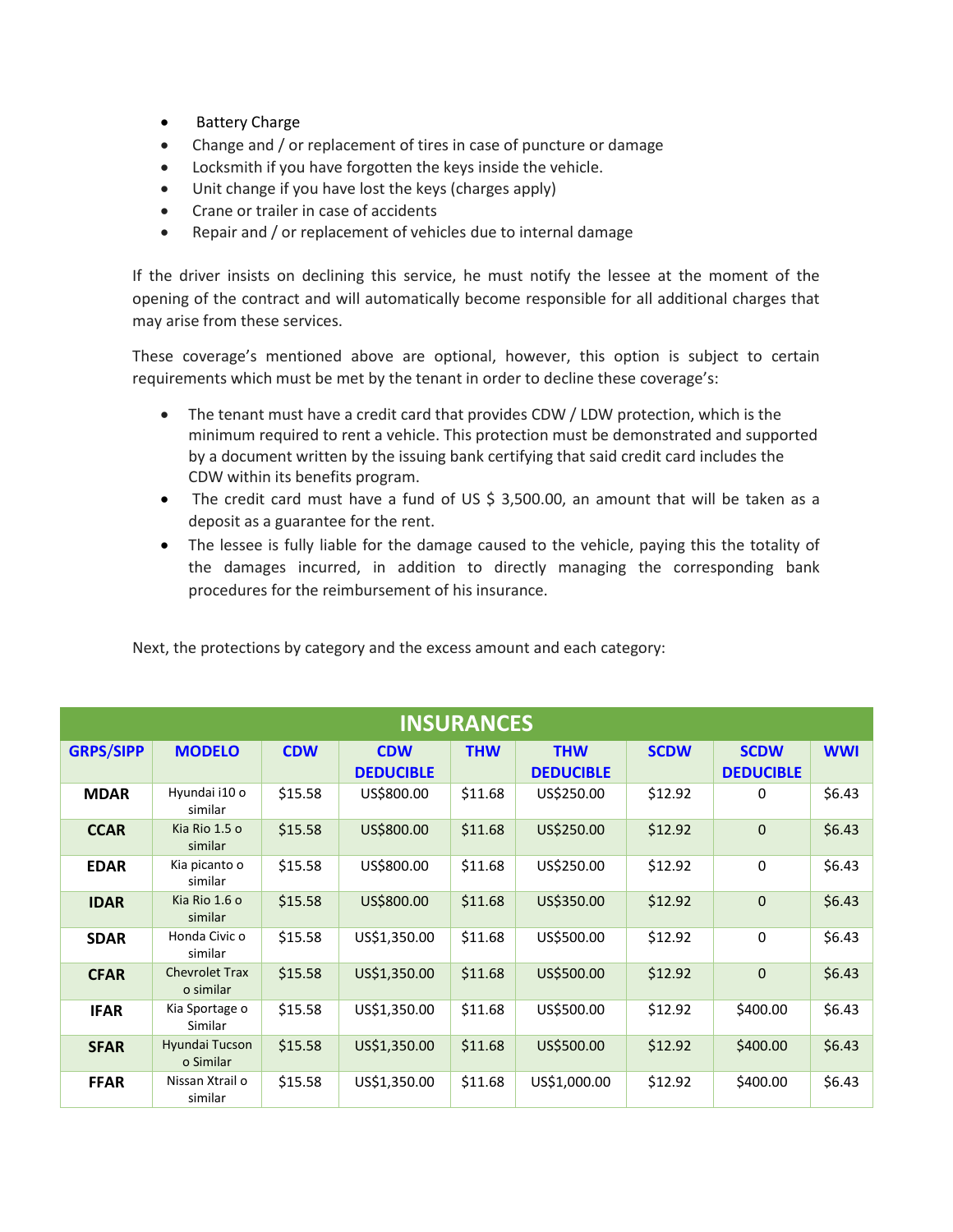| <b>GFAR</b> | Ford Explorer o<br>similar     | \$15.58 | US\$1,350.00 | \$11.68 | US\$1,000.00 | \$12.92 | \$400.00 | \$6.43 |
|-------------|--------------------------------|---------|--------------|---------|--------------|---------|----------|--------|
| <b>LGAR</b> | Mercedes Benz<br>GLA180 o sim. | \$15.58 | US\$1,650.00 | \$11.68 | US\$1,200.00 | \$12.92 | \$500.00 | \$6.43 |
| <b>SVAR</b> | Hyundai H1 o<br><b>Similar</b> | \$15.58 | US\$1,350.00 | \$11.68 | US\$1,000.00 | \$12.92 | \$400.00 | \$6.43 |
| <b>SPMR</b> | Nissan Frontier<br>o similar   | \$15.58 | US\$1,350.00 | \$11.68 | US\$1,000.00 | \$12.92 | \$400.00 | \$6.43 |
| <b>CPMR</b> | Toyota Hilux o<br>similar      | \$15.58 | US\$1,350.00 | \$11.68 | US\$1,000.00 | \$12.92 | \$400.00 | \$6.43 |
| <b>XVAR</b> | Hyundai H1 o<br>Similar        | \$15.58 | US\$1,350.00 | \$11.68 | US\$1,000.00 | \$12.92 | \$400.00 | \$6.43 |

Collision coverage (CDW) must be mandatory in the rental agreement, whether it is acquired at the rental office or included as an additional benefit on the credit card fulfilling the aforementioned requirements.

If the client decides to buy protections on a third-party page, the customer is directly responsible to us for the vehicle, taking responsibility for the total costs for damages and subsequent claim to the insurance agency for reimbursement.

**In case of Damage:** damages will be verify at the car's delivery office, if the damages are less than the deductible value of the purchased coverage, the lessee may settle these charges directly in the office (in case of having partial coverage). In bigger cases and complication cases the evaluation process has a range of 1 to 7 days. Once the exact value of the damages is known, these will be charged to the credit card of the tenant who has left in guarantee.

It is mandatory to present a written police report in case of any type of damage, whether major or minor at the time of contract closure or vehicle change. Europcar reserves the right to change vehicles or validate the coverage acquired if this document is missing in the event of an accident.

The Lessee at the time of making the rent will leave a guarantee deposit in a credit card of US\$ 1,350.00 plus the cost of the rent in case of taking the additional coverage's. In the case of the renter declining the local coverage and opting for the coverage of his credit card he must leave a deposit of up to US \$ 3,500.00 plus the cost of the rent in case of fulfilling the requirements to decline the partial protection against collision. This card must be the same for payments whether online and / or local and this must be presented by the lessee (costumer)

Only Visa, MasterCard, American Express, Discover, Diners Club are accepted for rent. Deposits are not accepted with debit cards, not cash deposits accepted.